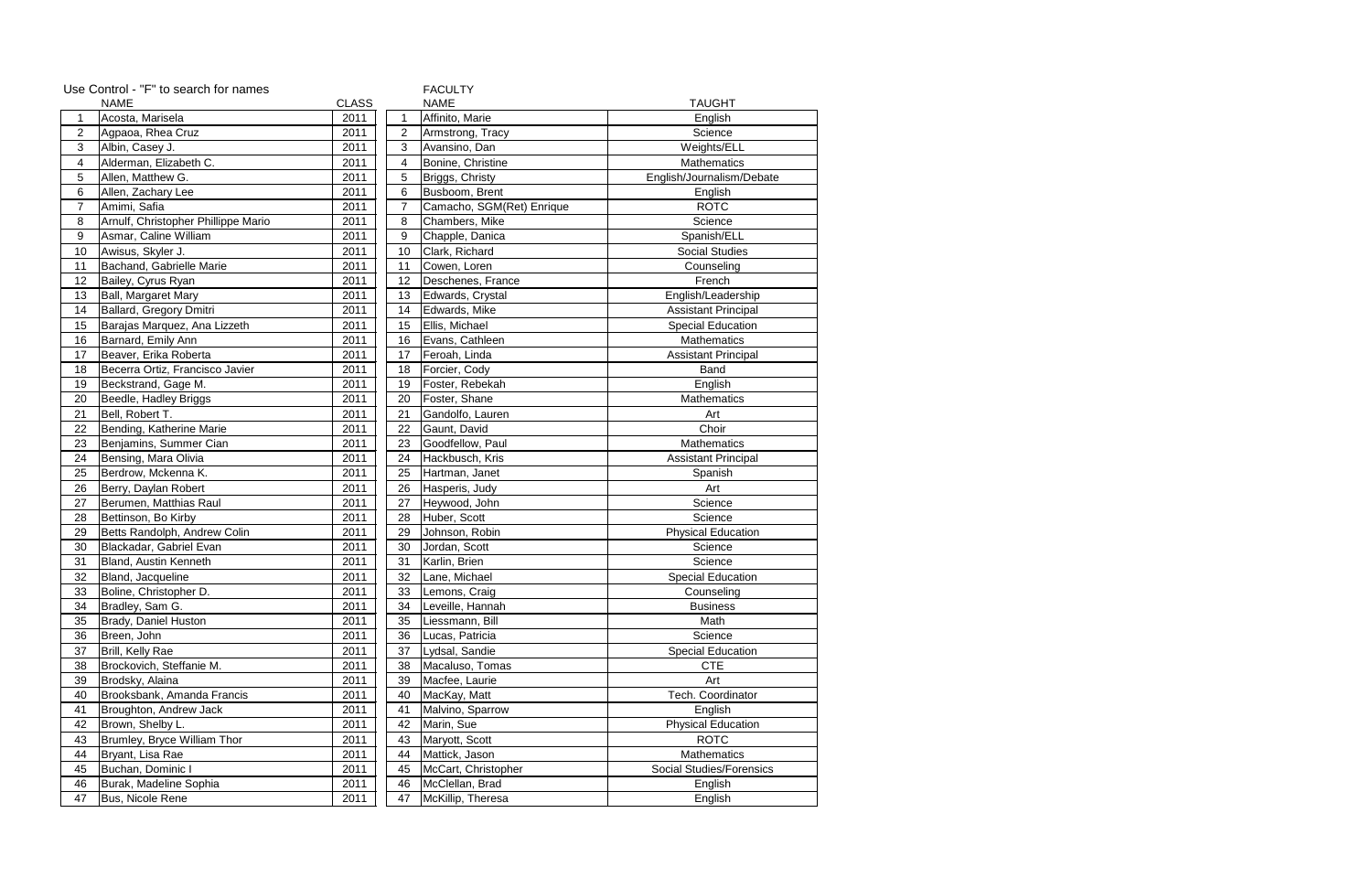| 48 | Cabriales De los Santos, Gladys Viridiana | 2011 | 48 | Meinert, Michael          | Science                      |
|----|-------------------------------------------|------|----|---------------------------|------------------------------|
| 49 | Campbell, Dylan J.                        | 2011 | 49 | Meranda, Jane             | <b>Special Education</b>     |
| 50 | Canela Lorenzo, Francisco Javier          | 2011 | 50 | Moberg, Laura             | <b>Social Studies</b>        |
| 51 | Carey, Christie Kim                       | 2011 | 51 | Molder, Stephen           | <b>Special Education</b>     |
| 52 | Cavish, Ian Patrick                       | 2011 | 52 | Mortara, Christopher      | <b>Mathematics</b>           |
| 53 | Celis, Kelvin                             | 2011 | 53 | Neace, Hannah             | Drama                        |
| 54 | Chaffin, Jordan D.                        | 2011 | 54 | Nenzel, Franz             | Art                          |
| 55 | Chambers, David Allan                     | 2011 | 55 | Nurre, David              | English                      |
| 56 | Chavez, Luis Honorio                      | 2011 | 56 | Ochs, Matthew             | <b>Social Studies</b>        |
| 57 | Chester, Sara Michelle                    | 2011 | 57 | <b>Ouellette, Patrick</b> | Math                         |
| 58 | Childs, Justin H.                         | 2011 | 58 | Pace, Jim                 | Athletic Director/Soc. Stud. |
| 59 | Choi, Yeon Joo                            | 2011 | 59 | Peel, Amy                 | Science                      |
| 60 | Choo Muphy, Shawn Alvin                   | 2011 | 60 | Phillips, Natividad       | Spanish                      |
| 61 | Clark, Alexandra Renae                    | 2011 | 61 | Poole, Gabrielle          | English                      |
| 62 | Clark, Kieran E.                          | 2011 | 62 | Porter, Valerie           | Science                      |
| 63 | Collins, Austin Michael                   | 2011 | 63 | Potter, Mike              | <b>Mathematics</b>           |
| 64 | Cook, Alexander R.                        | 2011 | 64 | Powers, Keri              | Mathematics                  |
| 65 | Corkery, Colleen R.                       | 2011 | 65 | Priddy, Jamie             | English                      |
| 66 | Corley, Jerry Ryan                        | 2011 | 66 | Quinlan, Diana            | <b>CTE</b>                   |
| 67 | Del Rio, Haide Corona                     | 2011 | 67 | Rapp, Polly               | <b>Special Education</b>     |
| 68 | Corporon, Carson Anthony                  | 2011 | 68 | Rillon, SGM(Ret) Ronald   | <b>ROTC</b>                  |
| 69 | Corpus, Nathan Isaac                      | 2011 | 69 | Rodriguez(Maples), Sue    | Counselor                    |
| 70 | Coughlin, Christiana Mariko               | 2011 | 70 | Ross, David               | <b>Social Studies</b>        |
| 71 | Craigie, Alexandra Lamb                   | 2011 | 71 | Rothe, Brian              | <b>Assistant Principal</b>   |
| 72 | Craigie, Russell Scott                    | 2011 | 72 | Rudolph, Joan             | English                      |
| 73 | Crawford, Rachel Marissa                  | 2011 | 73 | Schouweiler, Peter        | <b>Social Studies</b>        |
| 74 | Crowley, Benjamin Peter Joseph            | 2011 | 74 | Sellers, Joe              | PE/Weights                   |
| 75 | Cunningham, Sage Andrew                   | 2011 | 75 | Shoda, Adam               | Science                      |
| 76 | Curtis, Rachael Lynn                      | 2011 | 76 | Shoolroy, Aaron           | Science                      |
| 77 | Dalton, Shyanne Jewel                     | 2011 | 77 | Spalka, Monica            | Health                       |
| 78 | Diaz, Luzelena Damas                      | 2011 | 78 | Stefonowics, Jennifer     | Mathematics                  |
| 79 | Da Silva, Mariah Ashlee                   | 2011 | 79 | Sullivan, Robert          | Principal                    |
| 80 | Davis, Benjamin Carl                      | 2011 | 80 | Tomac, Jeff               | Counseling                   |
| 81 | Deatherage, Deana Cherie                  | 2011 | 81 | Van Bavel, Cynthia        | Counseling                   |
| 82 | Deitrick, Chloe Elise                     | 2011 | 82 | Vanderpool, Jennifer      | Spanish                      |
| 83 | Delatorre, Angel                          | 2011 | 83 | Walsh, Liz                | English/Yearbook             |
| 84 | DeLeo, Ciara Rose                         | 2011 | 84 | Wetzler, Kelly            | <b>Social Studies</b>        |
| 85 | Denardo, Angela M                         | 2011 | 85 | Whiteley, Barbara         | Library                      |
| 86 | Deshaies Price, Leza Desna                | 2011 | 86 | Whitten, Amy              | <b>Special Education</b>     |
| 87 | Devincenzi, Sera Marie                    | 2011 | 87 | Willis, Bryon             | Orchestra                    |
| 88 | Dezso, Alexandra B                        | 2011 | 88 | Worthen, Bryon            | Mathematics                  |
| 89 | Dickey, Beau Daniel                       | 2011 |    |                           |                              |
| 90 | Dreher, Austin Phillip                    | 2011 |    |                           |                              |
| 91 | Duncan, Taylor Anne                       | 2011 |    |                           |                              |
| 92 | Durham, Amanda Rae                        | 2011 |    |                           |                              |
| 93 | Durham, Rachael Alexandra                 | 2011 |    |                           |                              |
| 94 | Eardley, Michael P.                       | 2011 |    |                           |                              |

94 Eardley, Michael P. 2011<br>95 Elam, Michael J. 2011 95 Elam, Michael J. 2011<br>96 Englin, Eric Bryan 2011

96 Englin, Eric Bryan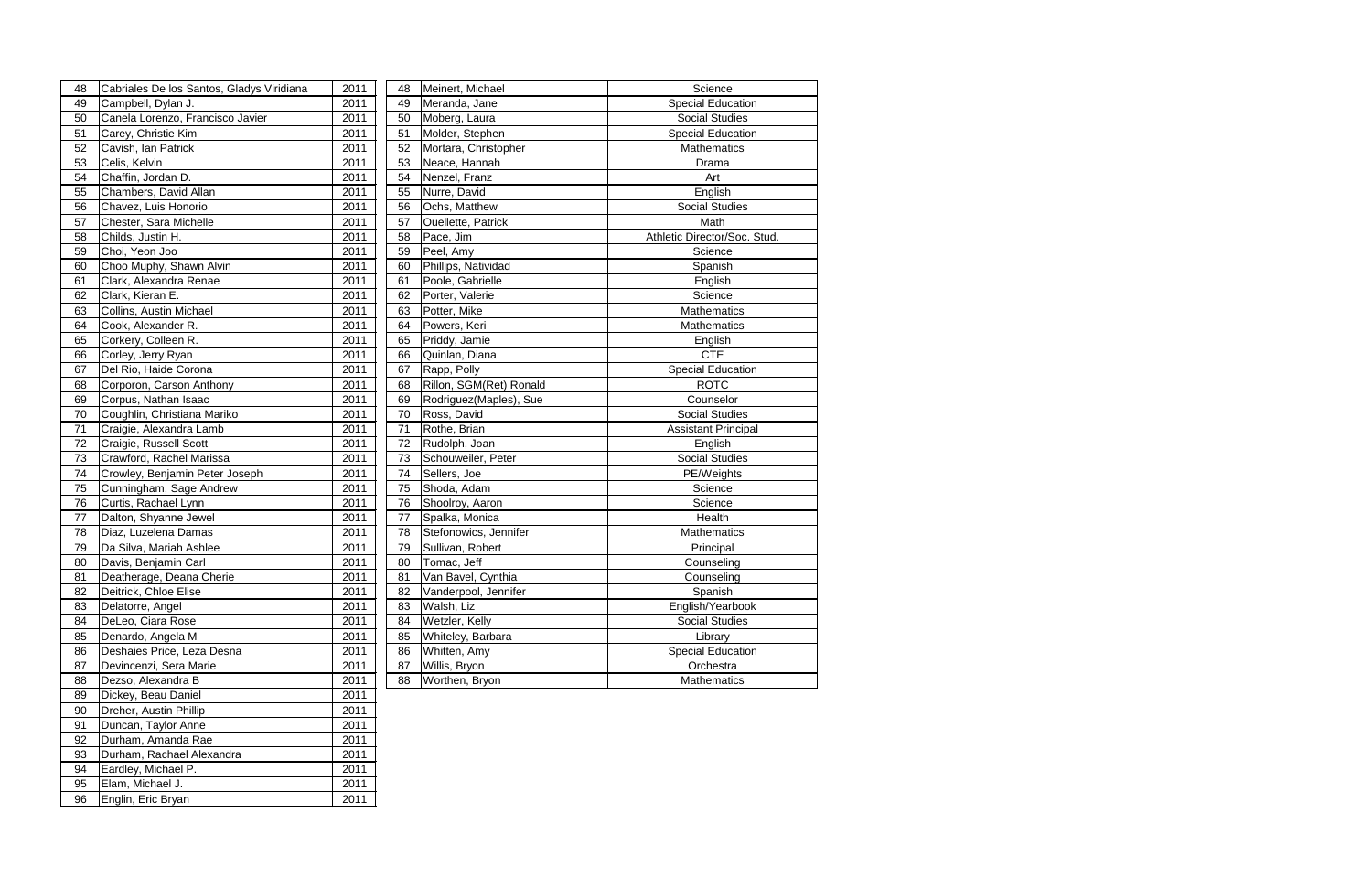| 97  | Erny, Matthew G.                  | 2011 |
|-----|-----------------------------------|------|
| 98  | Erwin, Brianna L.                 | 2011 |
| 99  | Etnyre, Morgan Flynn              | 2011 |
| 100 | Ferguson, Kathleen Christina      | 2011 |
| 101 | Fernandez, Sean Paul              | 2011 |
| 102 | Ferrigan IV, James John           | 2011 |
| 103 | Fischer, Jeremy S.                | 2011 |
| 104 | Foulk, Corey Allen                | 2011 |
| 105 | Franklin, Lesley Anne             | 2011 |
| 106 | Frey, Mellissa Anne               | 2011 |
| 107 | Frisch, Adam Joseph               | 2011 |
| 108 | Fry, John William                 | 2011 |
| 109 | Fuller, Luke Daniel               | 2011 |
| 110 | Gaffney, Colton James             | 2011 |
| 111 | Garrido, Willow Kapuamal'ea       | 2011 |
| 112 | Genco, Allison Nicole             | 2011 |
| 113 | George, Tyler Jay                 | 2011 |
| 114 | Gill, Samuel Z.                   | 2011 |
| 115 | Glover, Jordan James              | 2011 |
| 116 | Goicoechea, Connor Eliot          | 2011 |
| 117 | Goligoski Wagner, Andrew M.       | 2011 |
| 118 | Gonzales, Alonzo Joseph Francisco | 2011 |
| 119 | Goodman, Anne S.                  | 2011 |
| 120 | Gordon, Trevor Dwayne             | 2011 |
| 121 | Gotera, Patricia                  | 2011 |
| 122 | Grate, Dallas Lynn                | 2011 |
| 123 | Gray, Harrison A.                 | 2011 |
| 124 | Graybar, Alexander Rion           | 2011 |
| 125 | Greaney, George Jeremiah Kang     | 2011 |
| 126 | Grubbs, Erik Anthony              | 2011 |
| 127 | Gurnea, Taylor P.                 | 2011 |
| 128 | Haley, Joshua Jakob               | 2011 |
| 129 | Hall, Kaiulani S.                 | 2011 |
| 130 | Hampson, Colton C.                | 2011 |
| 131 | Hansen, Courtney Janice           | 2011 |
| 132 | Hanson, Scott Daniel              | 2011 |
| 133 | Haque, Enamul                     | 2011 |
| 134 | Harris, Amanda Dawn               | 2011 |
| 135 | Hascheff, Anthony Pierre          | 2011 |
| 136 | Hawes, Austin G.                  | 2011 |
| 137 | Herzik, Leigh Margaret            | 2011 |
| 138 | Heydon, Madison C.                | 2011 |
| 139 | Hickey, Rachael M.                | 2011 |
| 140 | Hill, Kalynne J.                  | 2011 |
| 141 | Hillson, Katie A.                 | 2011 |
| 142 | Hix, Samantha Anne                | 2011 |
| 143 | Hoff, Dylan J.                    | 2011 |
| 144 | Howden Dougherty, Nicholas Steven | 2011 |
| 145 | Hoy, Mackenzie Kathryn            | 2011 |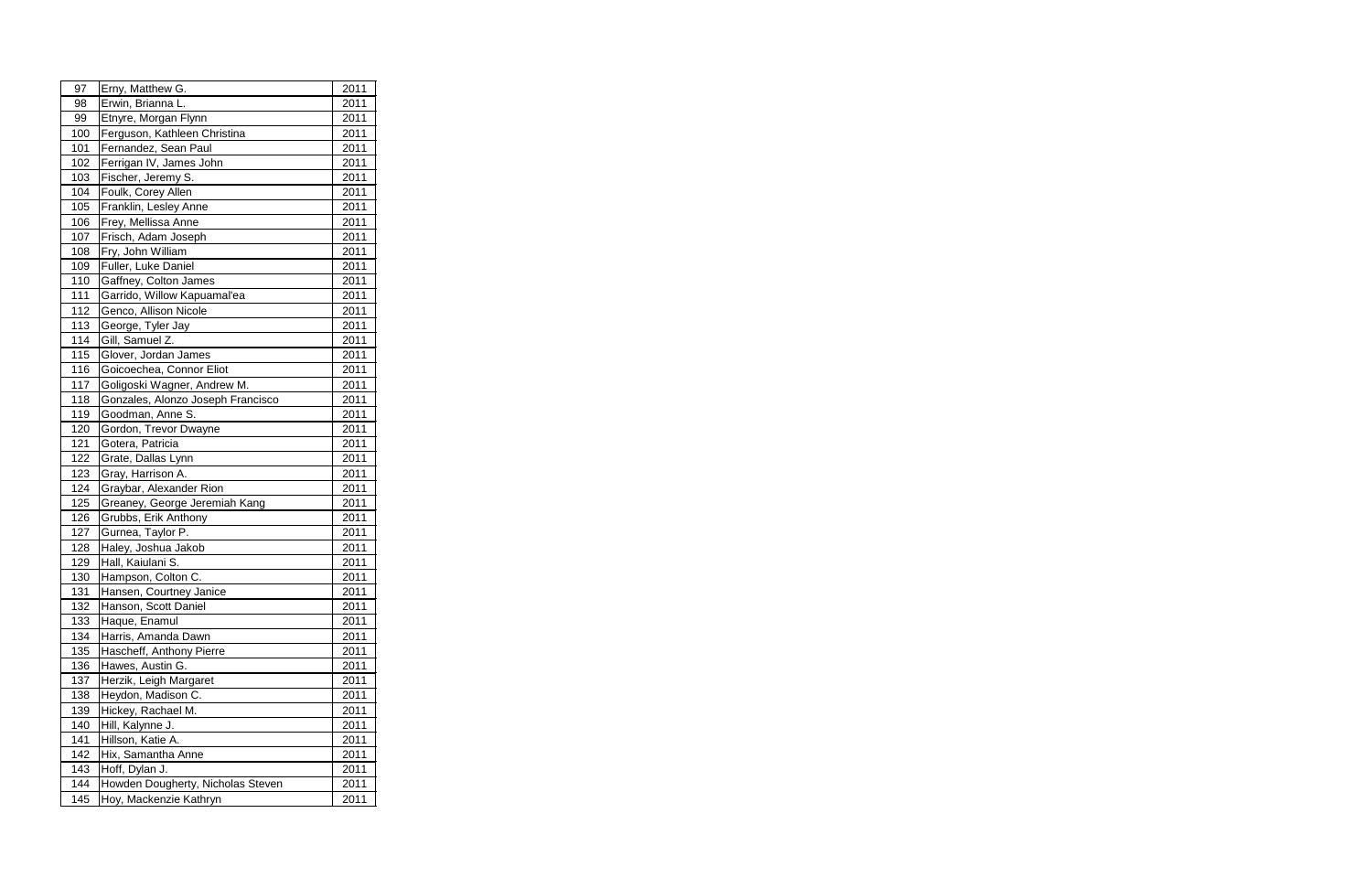| 146 | Humphreys, Sean C.            | 2011 |  |
|-----|-------------------------------|------|--|
| 147 | Ignacio, Vincent Miguel       | 2011 |  |
| 148 | Ingrao, Alyssa Nicole         | 2011 |  |
| 149 | Jackson, Korey Taylor         | 2011 |  |
| 150 | Jakaityte, Milda              | 2011 |  |
| 151 | Jamieson, Steven J.           | 2011 |  |
| 152 | Jensen, Blake Eldon           | 2011 |  |
| 153 | Johns, Laura G.               | 2011 |  |
| 154 | Jones, Hanna A.               | 2011 |  |
| 155 | Jones, Robert Morris          | 2011 |  |
| 156 | Jordan, Trevor R.             | 2011 |  |
| 157 | Kabisch, Raymond Chase        | 2011 |  |
| 158 | Kaeni, Paymon                 | 2011 |  |
| 159 | Kahl, Daniel Thomas           | 2011 |  |
| 160 | Kanwetz, Nicholas Anthony     | 2011 |  |
| 161 | Karam, Aime Jo                | 2011 |  |
| 162 | Kift, Nathan Patrick          | 2011 |  |
| 163 | Klund, Jake B.                | 2011 |  |
| 164 | Koffler, Kelsey Lea           | 2011 |  |
| 165 | Koshy, Robin John             | 2011 |  |
| 166 | Kosturos, Kiana Elena         | 2011 |  |
| 167 | Krater, Austin Alexander      | 2011 |  |
| 168 | Kwek, Stephanie Jaye          | 2011 |  |
| 169 | Laderman, Jessica Lynn        | 2011 |  |
| 170 | Laird, Mary C.                | 2011 |  |
| 171 | Lake, Megan Monet             | 2011 |  |
| 172 | Lamay, Bryce James            | 2011 |  |
| 173 | Lamb, Chelsea Mary            | 2011 |  |
| 174 | Leonard, Sarah E.             | 2011 |  |
| 175 | Lerude, Griffin Taylor        | 2011 |  |
| 176 | Livingston, Brittanie Bordeux | 2011 |  |
| 177 | Lowe, Max E.                  | 2011 |  |
| 178 | Lujan, Angela Eileen          | 2011 |  |
| 179 | Lunceford, Reid N.            | 2011 |  |
| 180 | Lyons, Daniel J.              | 2011 |  |
| 181 | Maciel Perez, Cuitlahuhac P.  | 2011 |  |
| 182 | Macleod, Taylor Scott         | 2011 |  |
| 183 | Mandegary, Darius J.          | 2011 |  |
| 184 | Martinez, Perri R.            | 2011 |  |
| 185 | Martinez, Juan Huerta         | 2011 |  |
| 186 | Martinez Meneses, Juan Carlos | 2011 |  |
| 187 | Perez, Patzy Martinez         | 2011 |  |
| 188 | Mason, Parker A.              | 2011 |  |
| 189 | Mastne, Arron James           | 2011 |  |
| 190 | Mathers, Lindsay A.           | 2011 |  |
| 191 | May, Jonathan William         | 2011 |  |
| 192 | McCaffery, Edward Bernard     | 2011 |  |
| 193 | McCairel, Alexander Wayne     | 2011 |  |
| 194 | McCauley, Hailey Glenn        | 2011 |  |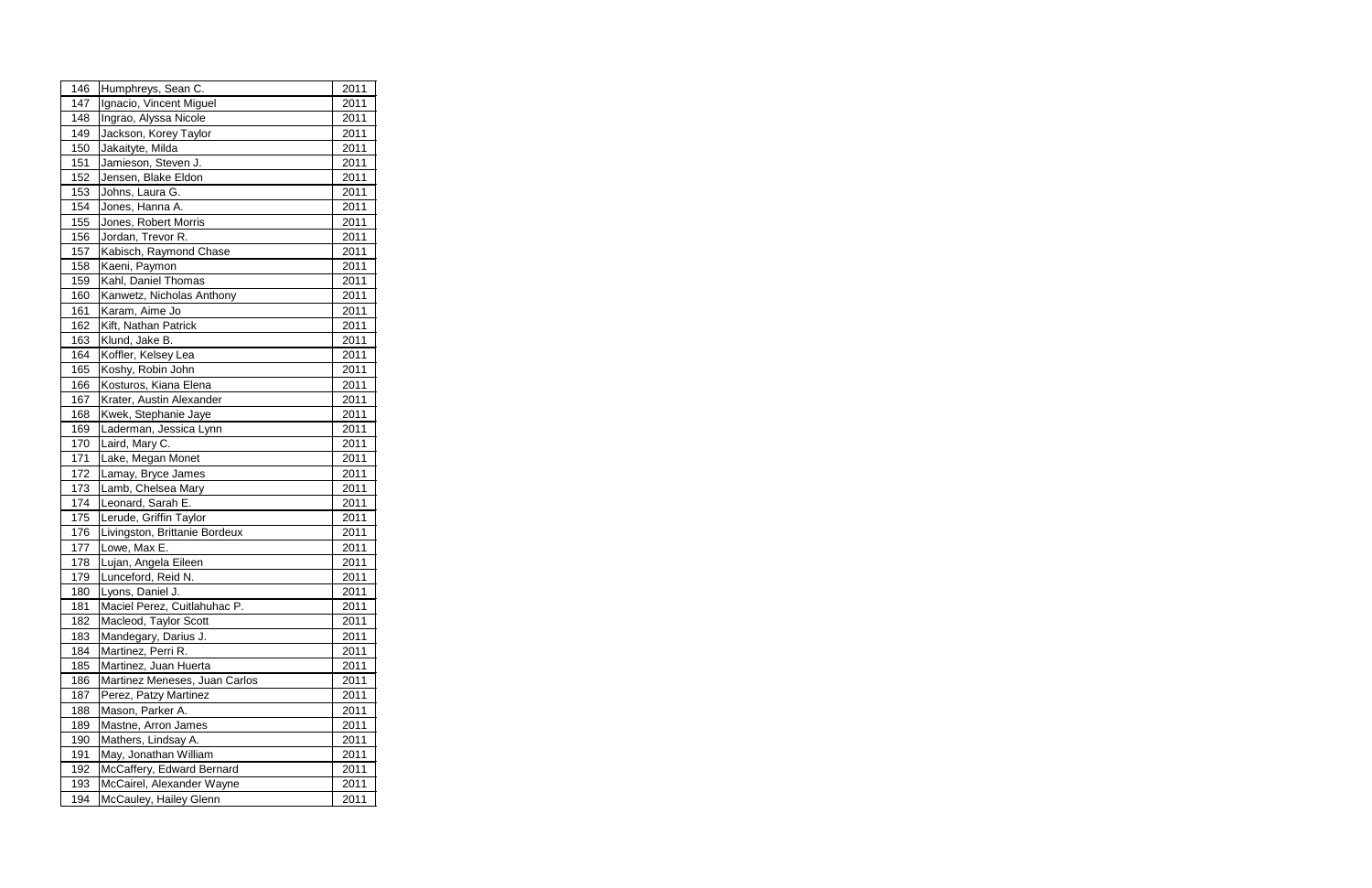| 195 | McClure, Chance J.              | 2011 |
|-----|---------------------------------|------|
| 196 | McConnell, James Park           | 2011 |
| 197 | McKenzie, Morgan Ashley Vickers | 2011 |
| 198 | McKibben, Jacob Michael         | 2011 |
| 199 | McNulty, Gregory Scott          | 2011 |
| 200 | Medeiros, Hayley Kathleen       | 2011 |
| 201 | Medeiros, Luke P.               | 2011 |
| 202 | Melendez, Daira Belen           | 2011 |
| 203 | Meza, Patricia                  | 2011 |
| 204 | Middleton, Hillary Christine    | 2011 |
| 205 | Miguel, Jose E.                 | 2011 |
| 206 | Milke, Jillian Lee              | 2011 |
| 207 | Miller, Abby D.                 | 2011 |
| 208 | Miller, Emily Marie             | 2011 |
| 209 | Misra, Roshan                   | 2011 |
| 210 | Mitchell, Ian G.                | 2011 |
| 211 | Mokler, Emery Lynn              | 2011 |
| 212 | Montgomery, Alice Elizabeth     | 2011 |
| 213 | Montgomery, Rosemary Jane       | 2011 |
| 214 | Montiel, Michelle Alexia        | 2011 |
| 215 | Moody, Alastair Eric            | 2011 |
| 216 | Moosmuller, Michael Urs         | 2011 |
| 217 | Moratti, Anthony L.             | 2011 |
| 218 | Muller, Joseph Manuel           | 2011 |
| 219 | Munson, Kristen R.              | 2011 |
| 220 | Myers, Ryan William             | 2011 |
| 221 | Ness, Ronald                    | 2011 |
| 222 | Nicora, Emilee                  | 2011 |
| 223 | Niekamp, Briann N.              | 2011 |
| 224 | Nims, Cory William              | 2011 |
| 225 | Norton, Devin Taylor            | 2011 |
| 226 | Nuccio, Cara I.                 | 2011 |
| 227 | Nyman, Zachary V.               | 2011 |
| 228 | Obenauf, Raymond David          | 2011 |
| 229 | O'Bryan, Dalen M.               | 2011 |
| 230 | Ochoa, Cruz                     | 2011 |
| 231 | O'Connell, Samantha Christine   | 2011 |
| 232 | Ohlin, Blake N.                 | 2011 |
| 233 | O'Neill, Liane Elise            | 2011 |
| 234 | O'Neill, Rachel Lauren          | 2011 |
| 235 | Overmyer, Christopher Ryan      | 2011 |
| 236 | Ozmen, Kerem H.                 | 2011 |
| 237 | Palone, Aaron R.                | 2011 |
| 238 | Pappas, Nicholas                | 2011 |
| 239 | Parets, Shaunna M.              | 2011 |
| 240 | Parker, Brandon Scott           | 2011 |
| 241 | Passow, Kevin Robert            | 2011 |
| 242 | Pearson, Austin M.              | 2011 |
| 243 | Peaua, Folau Manu               | 2011 |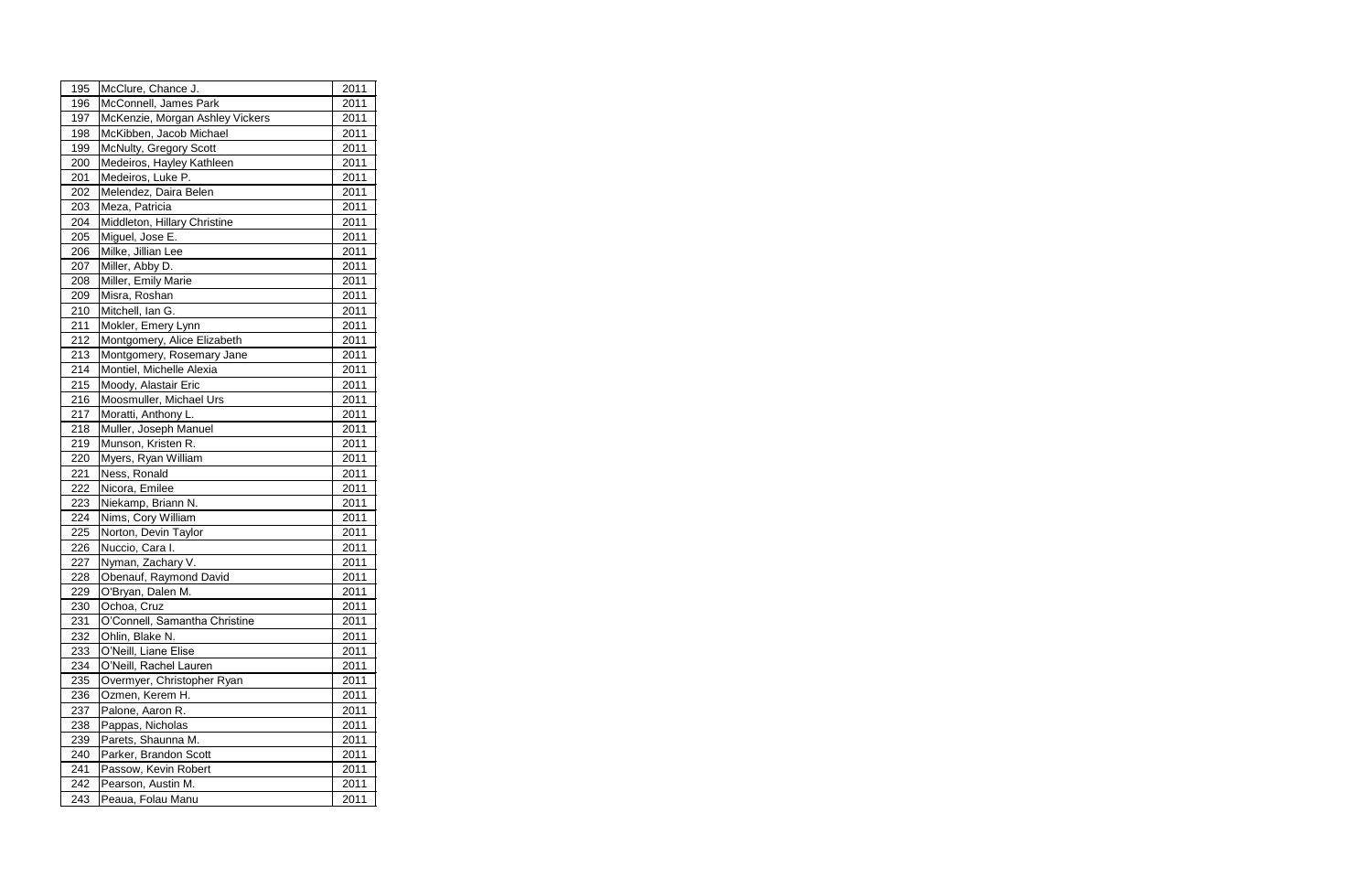| 244 | Peregrino, Earl Matthew Adriano | 2011 |
|-----|---------------------------------|------|
| 245 | Perez, Nayely Perez             | 2011 |
| 246 | Perry, Nathan Michael           | 2011 |
| 247 | Peters, Syerra L.               | 2011 |
| 248 | Petersen, Kellee May            | 2011 |
| 249 | Peterson Park, Morgan E.        | 2011 |
| 250 | Petry, Amanda Jay               | 2011 |
| 251 | Phelps, Megan Marie             | 2011 |
| 252 | Pierce, Kevin James             | 2011 |
| 253 | Pinocchio, Jake Angelo          | 2011 |
| 254 | Pira, Stephanie L.              | 2011 |
| 255 | Ploeger, Conor David            | 2011 |
| 256 | Powell, Aubrey Kathleen         | 2011 |
| 257 | Powers, Taylor Anne             | 2011 |
| 258 | Pressey, Brittney A.            | 2011 |
| 259 | Ramsey, Paige Erin              | 2011 |
| 260 | Rankin, Taylor Jacqueline       | 2011 |
| 261 | Raulston, Jordan P.             | 2011 |
| 262 | Reading, Shiloh Quinn           | 2011 |
| 263 | Reilly, Derek                   | 2011 |
| 264 | Reyes, Precious Roseanne        | 2011 |
| 265 | Richardson, Cooper Chase        | 2011 |
| 266 | Riley, Peyton                   | 2011 |
| 267 | Rissone, Michael Joseph         | 2011 |
| 268 | Rivera, Patricia C.             | 2011 |
| 269 | Roach, Dylan Mckenzie           | 2011 |
| 270 | Robinson, Austin S.             | 2011 |
| 271 | Rodriguez, Anna Meagan          | 2011 |
| 272 | Rodriguez, Leslie Adriana       | 2011 |
| 273 | Rolfson, Tracee Lorraine        | 2011 |
| 274 | Rolling, Jonathan Lee           | 2011 |
| 275 | Rom, William J.                 | 2011 |
| 276 | Ronnow, Taylor                  | 2011 |
| 277 | Rooker, Quinn M.                | 2011 |
| 278 | Rose, Dana A.                   | 2011 |
| 279 | Ross, William Curtis Feather    | 2011 |
| 280 | Rossow, Glorianna Lynne         | 2011 |
| 281 | Ruiz, Michaela A.               | 2011 |
| 282 | Saavedra, Laura S.              | 2011 |
| 283 | Sabini, Samuele Thomas          | 2011 |
| 284 | Saeedi, Pegah R.                | 2011 |
| 285 | Salmon, Mackenzie T.            | 2011 |
| 286 | Sauls, Walker Matthew           | 2011 |
| 287 | Schnake, Katherine M.           | 2011 |
| 288 | Schulenberg, Lily P.            | 2011 |
| 289 | Schulte, Ali Collina            | 2011 |
| 290 | Schumacher, Glenn T.            | 2011 |
| 291 | Schuster, Heidi Joanne          | 2011 |
| 292 | Selvey, Alexander Drake         | 2011 |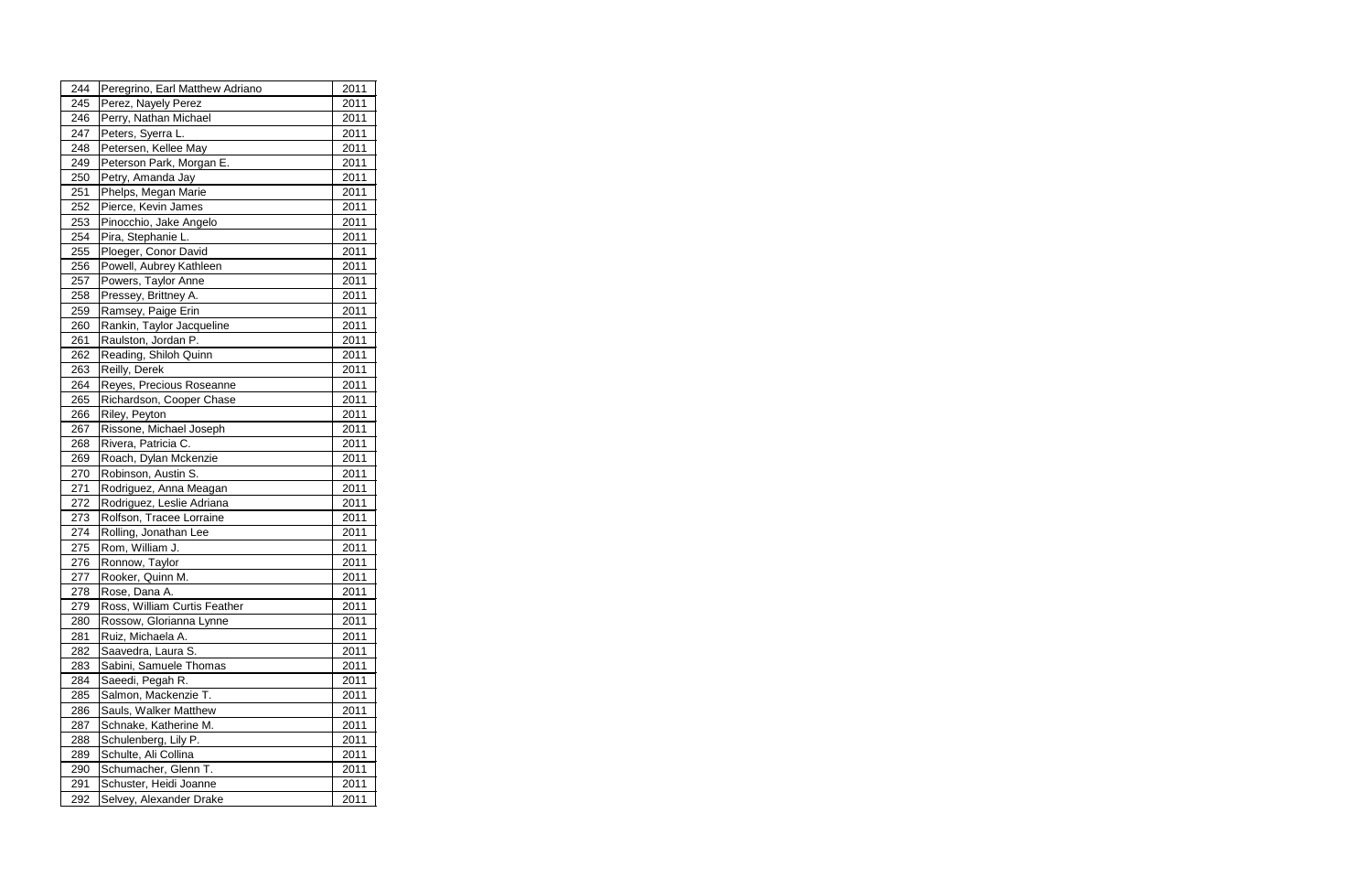| 293 | Seymour, Amanda M.                  | 2011 |
|-----|-------------------------------------|------|
| 294 | Seymour, Daniel Joseph              | 2011 |
| 295 | Shanks, Kylee A. M.                 | 2011 |
| 296 | Sherman, Justin Michael             | 2011 |
| 297 | Shipley, Kathryn Elizabeth          | 2011 |
| 298 | Short, Thomas Spencer               | 2011 |
| 299 | Simmonds, Brian Gordon              | 2011 |
| 300 | Sing, Allison Mai                   | 2011 |
| 301 | Singh, Deep                         | 2011 |
| 302 | Sloan, Emma Elise                   | 2011 |
| 303 | Slocumb, Lyndsay Grace Margaret     | 2011 |
| 304 | Small, Alasha Dove                  | 2011 |
| 305 | Smart, MaryJo Elizabeth             | 2011 |
| 306 | Smith, Bryanna Nicole               | 2011 |
| 307 | Smith, Joseph T.                    | 2011 |
| 308 | Smith, Kellie Rae Nicole            | 2011 |
| 309 | Snell, Alexandra L.                 | 2011 |
| 310 | Snider, Erich J.                    | 2011 |
| 311 | Snyder, Deanne Louise               | 2011 |
| 312 | Spears, Shawntae                    | 2011 |
| 313 | Speth, Jaclyn C.                    | 2011 |
| 314 | Stahl, Alec Daniel                  | 2011 |
| 315 | Stern, Michael Aaron                | 2011 |
| 316 | Sterzinar, Brianne Nalani           | 2011 |
| 317 | Stewart, Lucas Roy                  | 2011 |
| 318 | Stewart, Mary Kate                  | 2011 |
| 319 | Stolzoff, Kirby Amanda              | 2011 |
| 320 | Stover, Abigail Rose                | 2011 |
| 321 | Stuart, Alycia                      | 2011 |
| 322 | Stuyvesant, Michael Samuel          | 2011 |
| 323 | Sweger Hollingsworth, Lauren Skylar | 2011 |
| 324 | Taylor Pigg, Mackenzie Nichole      | 2011 |
| 325 | Thomas, Daniel J.                   | 2011 |
| 326 | Thompson, Travis Dean               | 2011 |
| 327 | Tilzey, Sarah Elizabeth             | 2011 |
| 328 | Tone, Shelly Lena                   | 2011 |
| 329 | Torres, Maria Virginia              | 2011 |
| 330 | Tung, Christopher Yi Shiang         | 2011 |
| 331 | Valentine, Kathryn Clare            | 2011 |
| 332 | Valentine, Louie Tristan            | 2011 |
| 333 | Vallas, Alexandra Nicole            | 2011 |
| 334 | Vaughn, Jessica J.                  | 2011 |
| 335 | Verrier, Jordan E.                  | 2011 |
| 336 | Vierra, Alexander Robert            | 2011 |
| 337 | Walters, Natalie Lynn               | 2011 |
| 338 | Wang, Alice                         | 2011 |
| 339 | Warden, Mitchell J.                 | 2011 |
| 340 | Wardle, Ryan Nicholas               | 2011 |
| 341 | Warmkessel, Kayla Clarice           | 2011 |